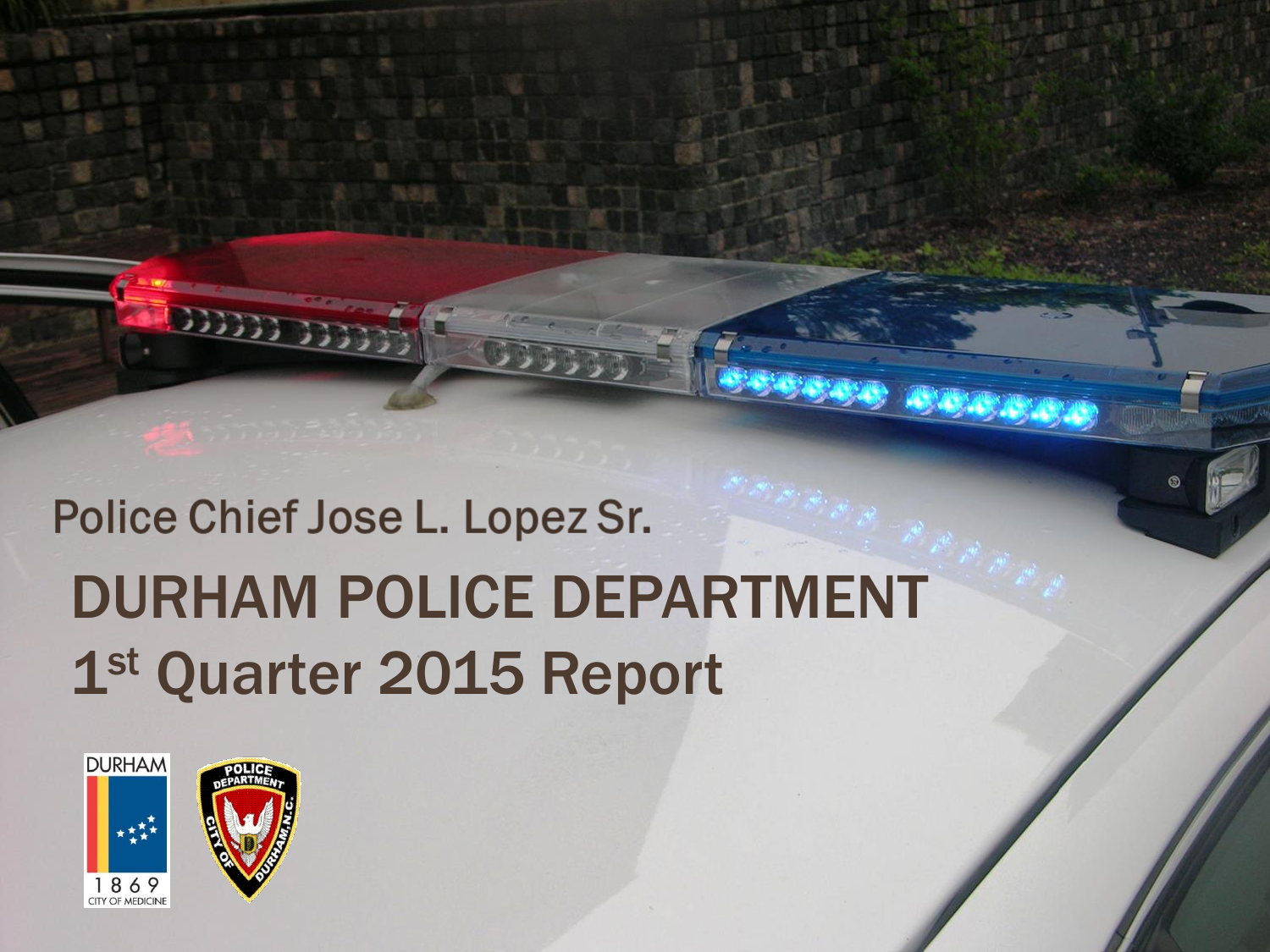### **1 st Quarter Highlights**

- **90-Day Initiative Focused on Shootings**
- *Start by Believing* **Campaign**
- **New Public Affairs Manager**
- **New DPD Twitter**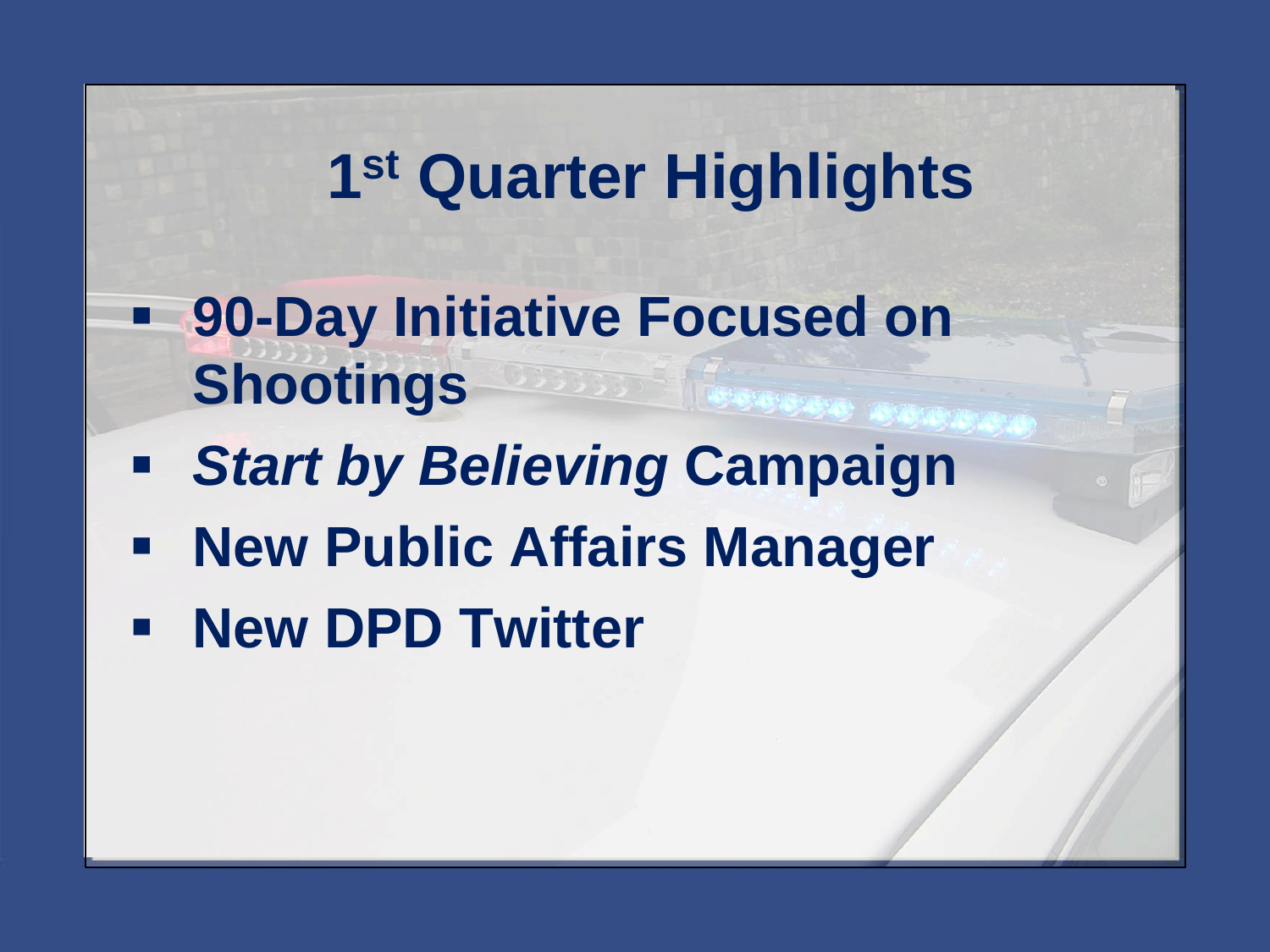#### **Part 1 Violent Crime**



- **Homicides, rapes, aggravated assaults and robberies**
- **Up 22 percent in 1st Quarter**
- **Driven by increase in aggravated assaults and robberies**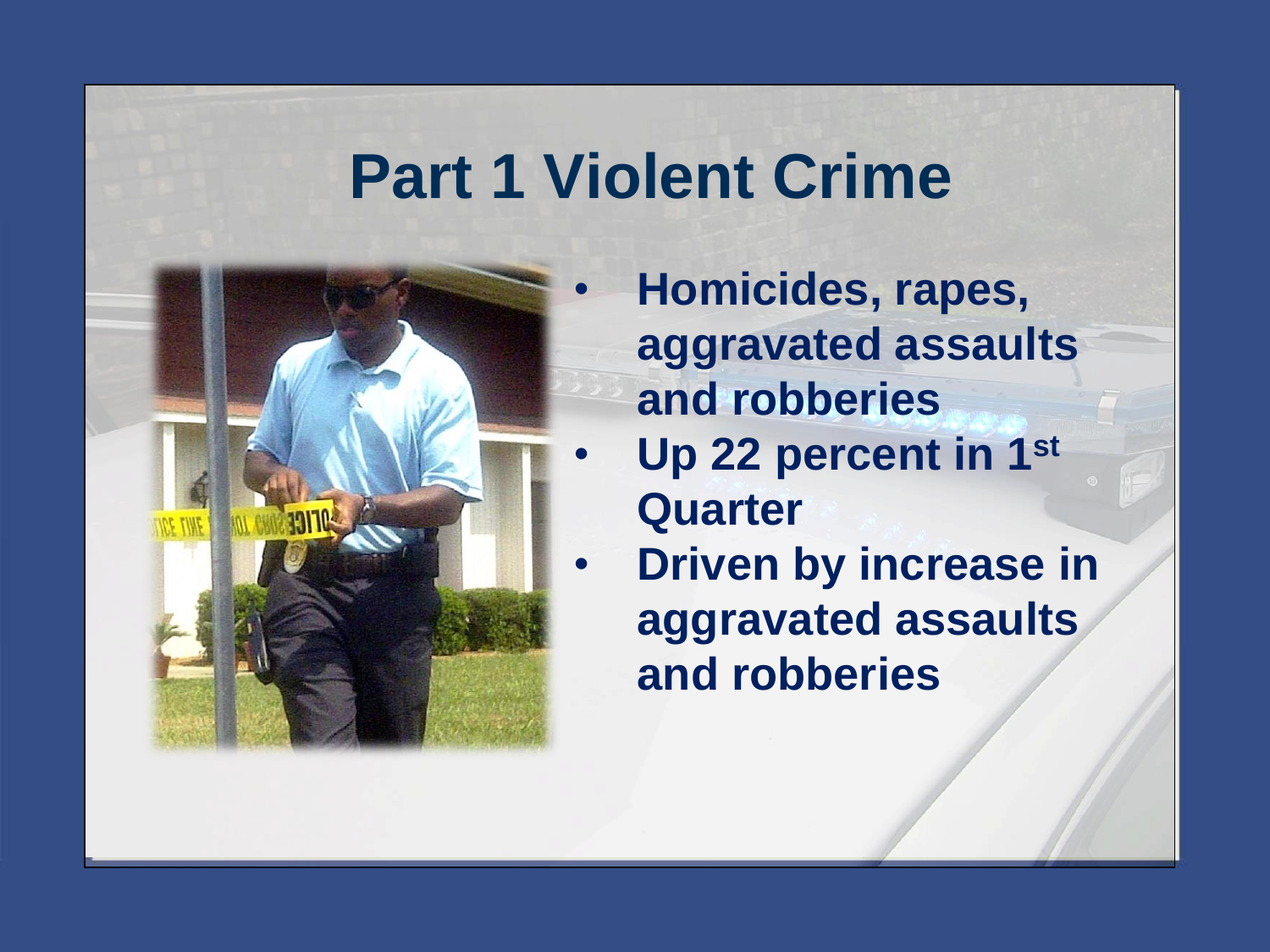#### **1 st Quarter Part 1 Violent Crime**

| <b>Part 1 Violent</b><br><b>Crime</b> | $3$ -Year<br>Avg         | 2013           | 2014 | 2015 | $2014 - 15$ %<br><b>Change</b> |
|---------------------------------------|--------------------------|----------------|------|------|--------------------------------|
| <b>Homicide</b>                       | $\overline{\mathcal{I}}$ | $\overline{4}$ | 6    | 10   | 67%                            |
| Rape                                  | 24                       | 30             | 25   | 17   | $-32\%$                        |
| <b>Robbery</b>                        | 139                      | 125            | 134  | 158  | 18%                            |
| <b>Aggravated Assault</b>             | 243                      | 149            | 254  | 325  | 28%                            |
| <b>Violent Crime</b>                  | 412                      | 308            | 419  | 510  | 22%                            |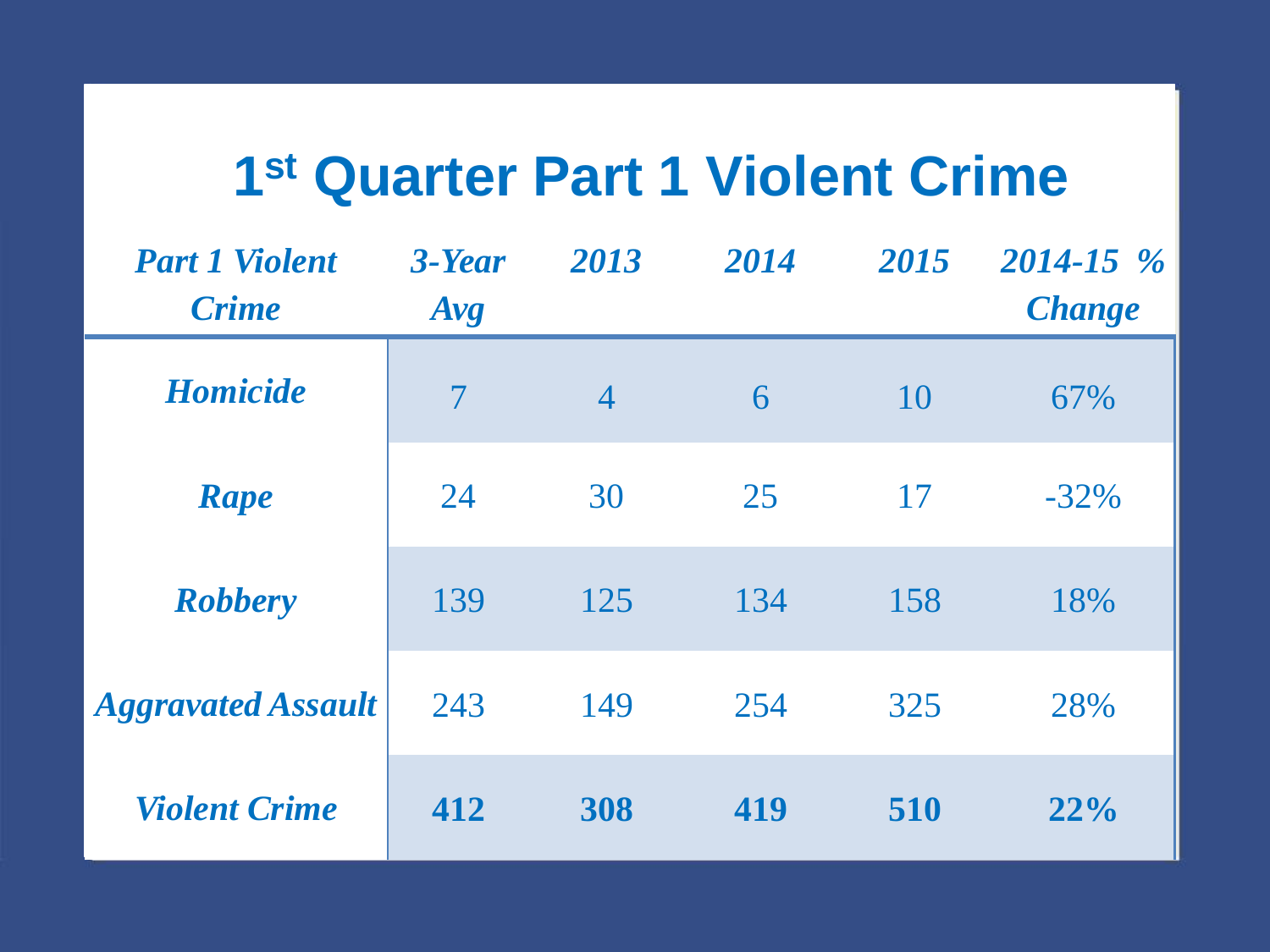#### **Part 1 Property Crime**



- •**Burglary, Larceny and Motor Vehicle Theft**
- •**Up 2 percent in 1st Quarter**
- **Motor Vehicle Thefts – 3-Year Low**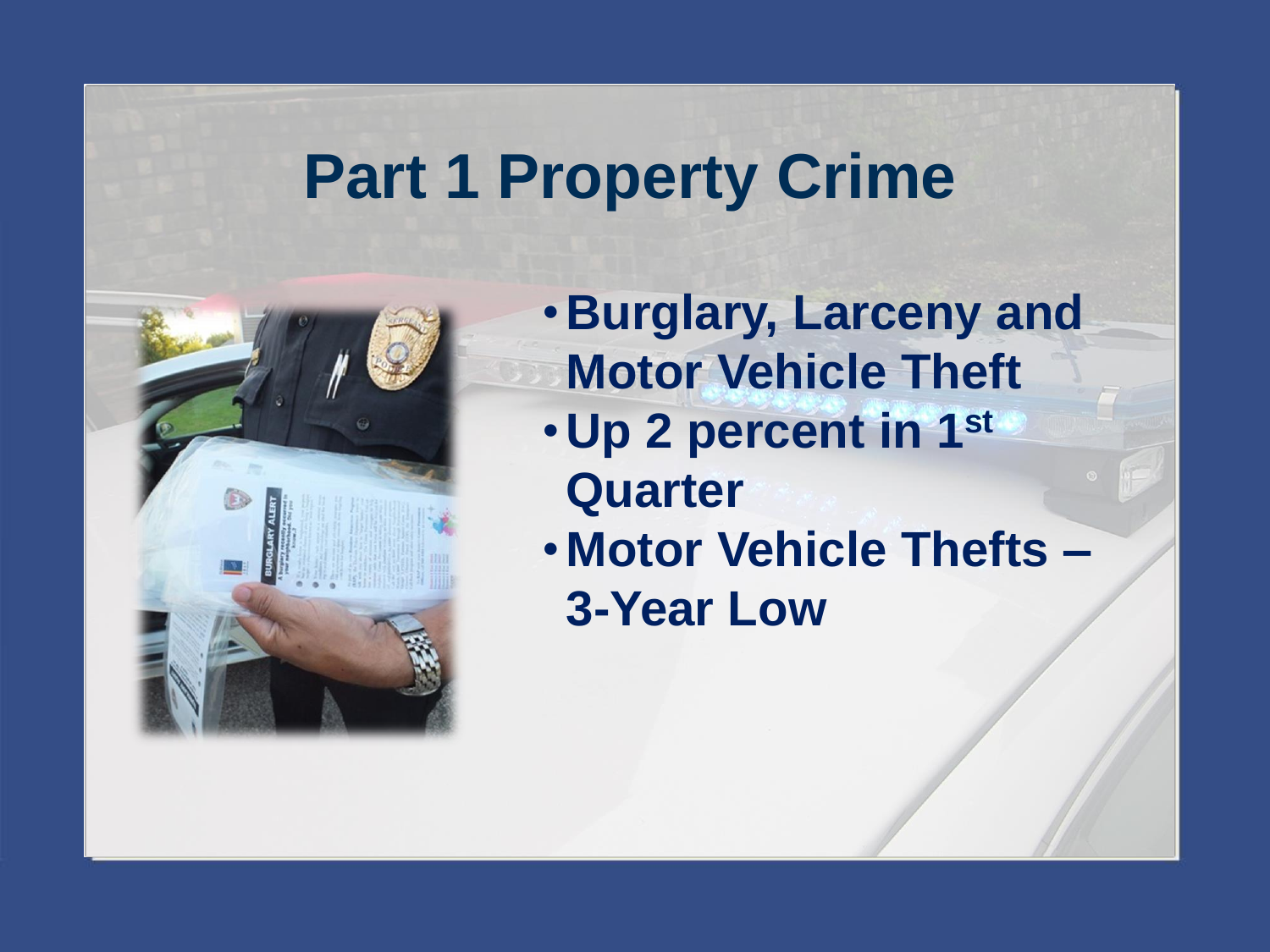#### **Part 1 Property Crime**

| <b>Part 1 Property</b><br><b>Crime</b> | 3-Year<br>Avg | 2013 | 2014 | 2015 | $2014 - 15 \%$<br><b>Change</b> |
|----------------------------------------|---------------|------|------|------|---------------------------------|
| <b>Burglary</b>                        | 807           | 712  | 877  | 831  | $-5\%$                          |
| <b>Larceny</b>                         | 1479          | 1379 | 1474 | 1585 | 8%                              |
| <b>Motor Vehicle Theft</b>             | 154           | 186  | 150  | 127  | $-15%$                          |
| <b>Property Crime</b>                  | 2440          | 2277 | 2501 | 2543 | 2%                              |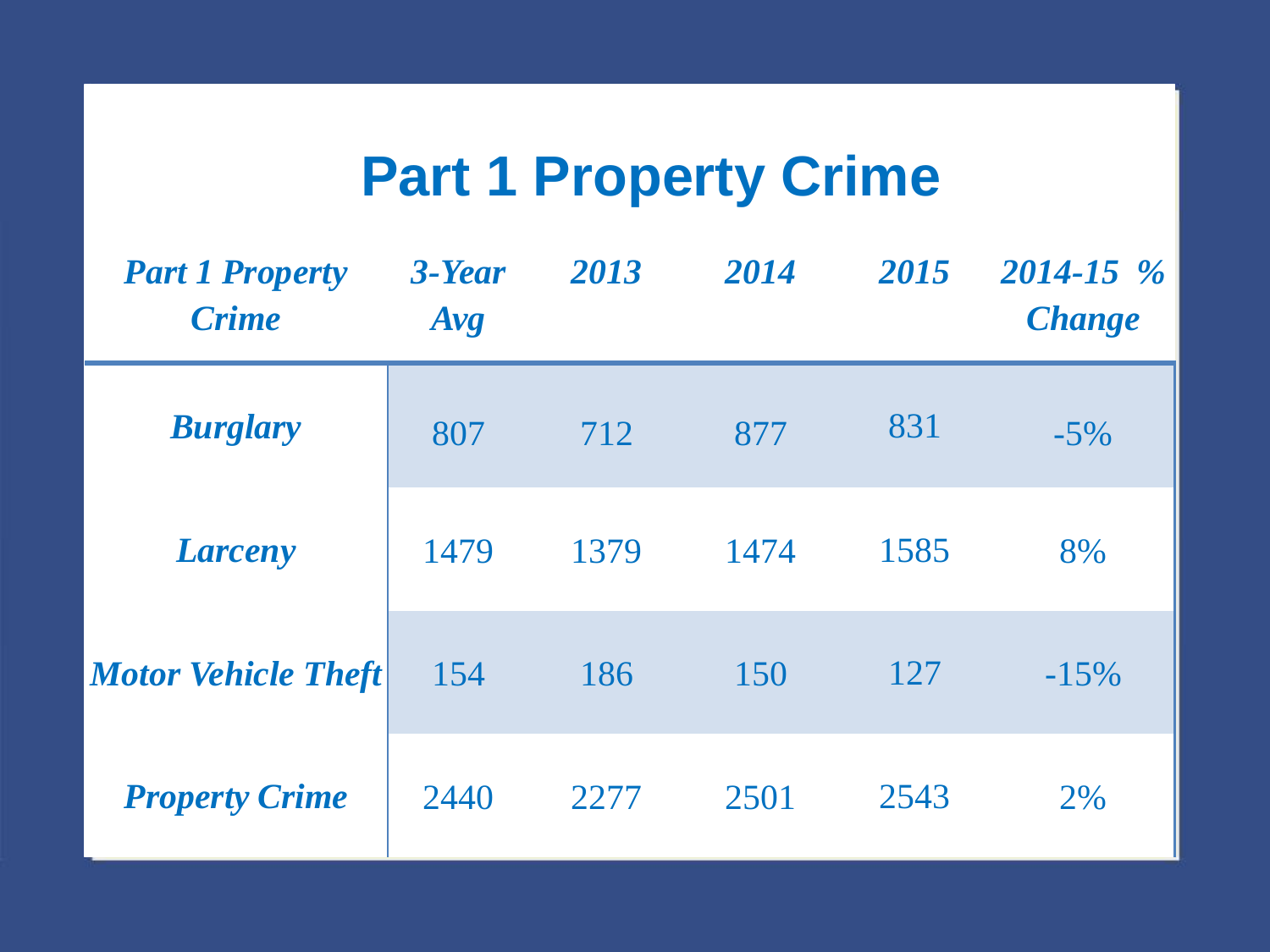### **Part 1 Index Crime**

- **Total of property and violent crime**
- **Part 1 index crime up 4.5 percent in 1 st quarter**
- **Driven by increases in larcenies, robberies and aggravated assaults**
- **Reported rapes, burglaries and motor vehicle thefts were down**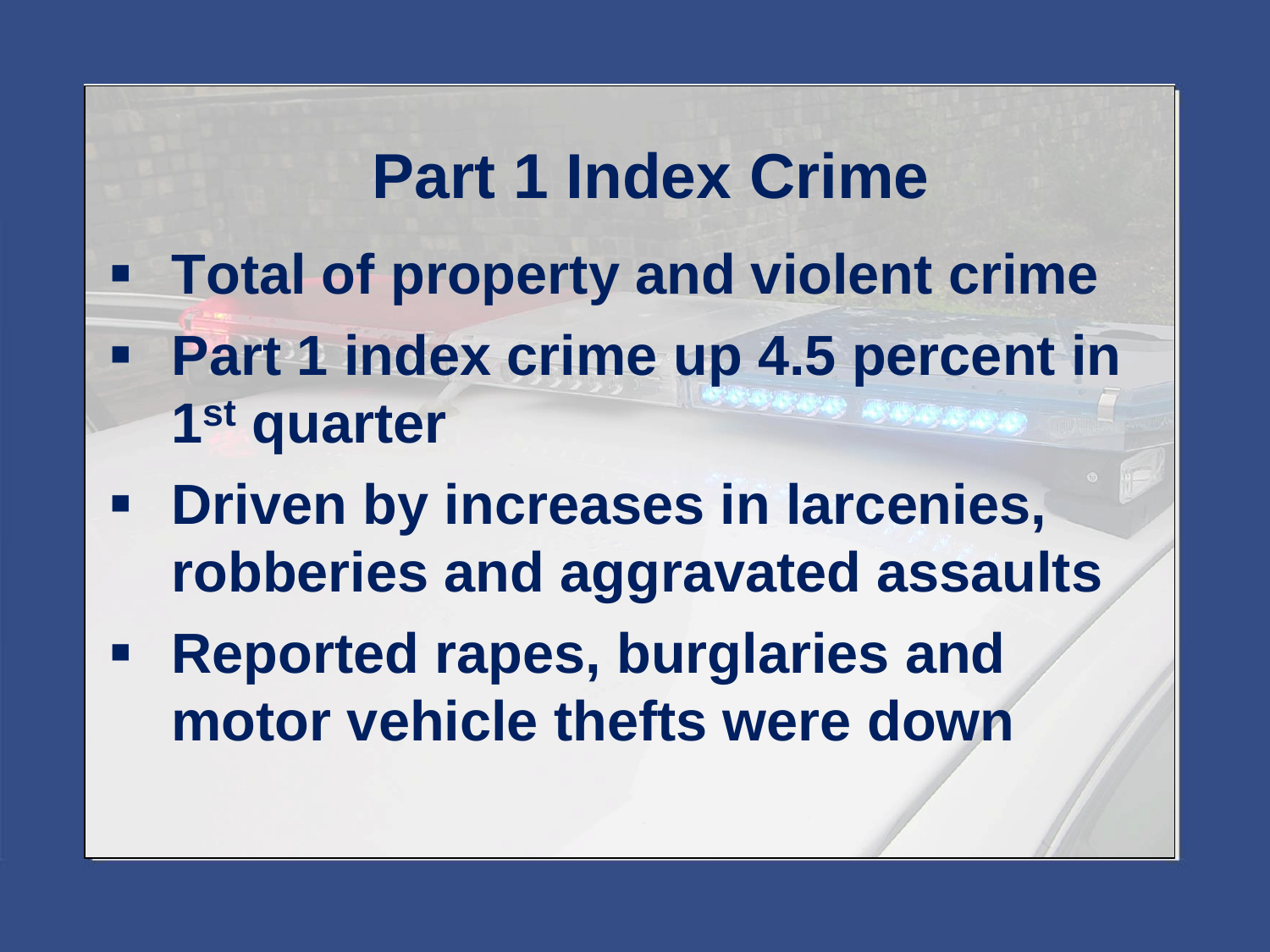### **Clearance Rate**

| <b>Crime Category</b>      | <b>FBI 2013*</b> | <b>DPD 2014</b> | <b>DPD 2015 1Q</b> |
|----------------------------|------------------|-----------------|--------------------|
| <b>Homicide</b>            | 61.3%            | 68.2%           | 50%                |
| <b>Rape</b>                | 34.2%            | 39.6%           | 47.06%             |
| <b>Robbery</b>             | 28.9%            | 32.7%           | 26.5%              |
| <b>Aggravated Assault</b>  | 54.8%            | 51.3%           | 33.23%             |
| <b>Violent Crime</b>       | 45.2%            | 44.3%           | 31.96%             |
| <b>Burglary</b>            | 11.8%            | 15.6%           | 11.07%             |
| <b>Larceny</b>             | 21.2%            | 25.7%           | 22.27%             |
| <b>Motor Vehicle Theft</b> | 10.7%            | 20.2%           | 20.47%             |
| <b>Property Crime</b>      | 18.2%            | $22.1\%$        | 18.52%             |
|                            |                  |                 |                    |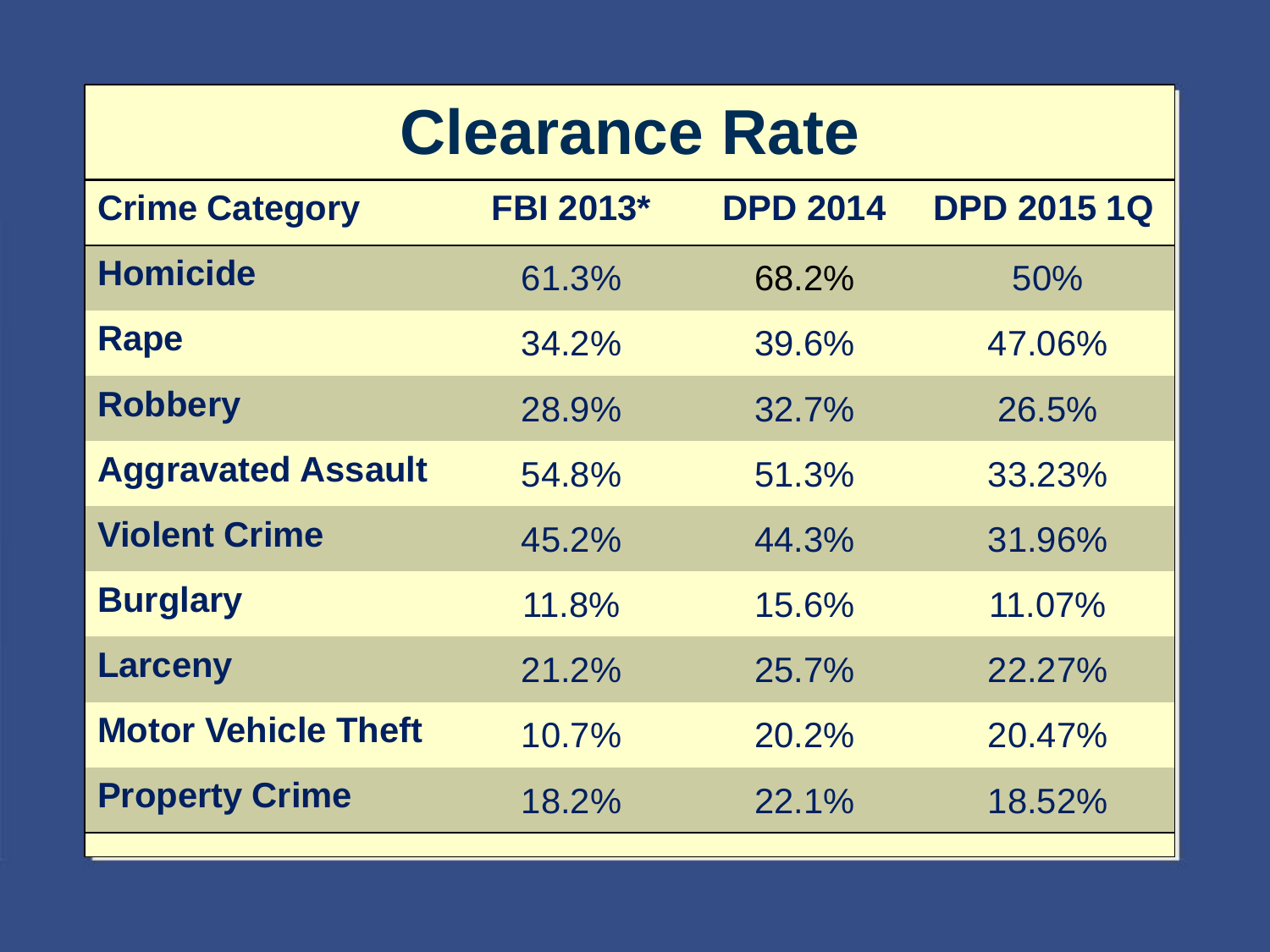#### **Priority 1 Call Response Time**

- **6 minute average response time in 1st quarter – Target is 5.8 minutes**
- **52.3% of Priority 1 calls answered in under 5 minutes – Target is 57%**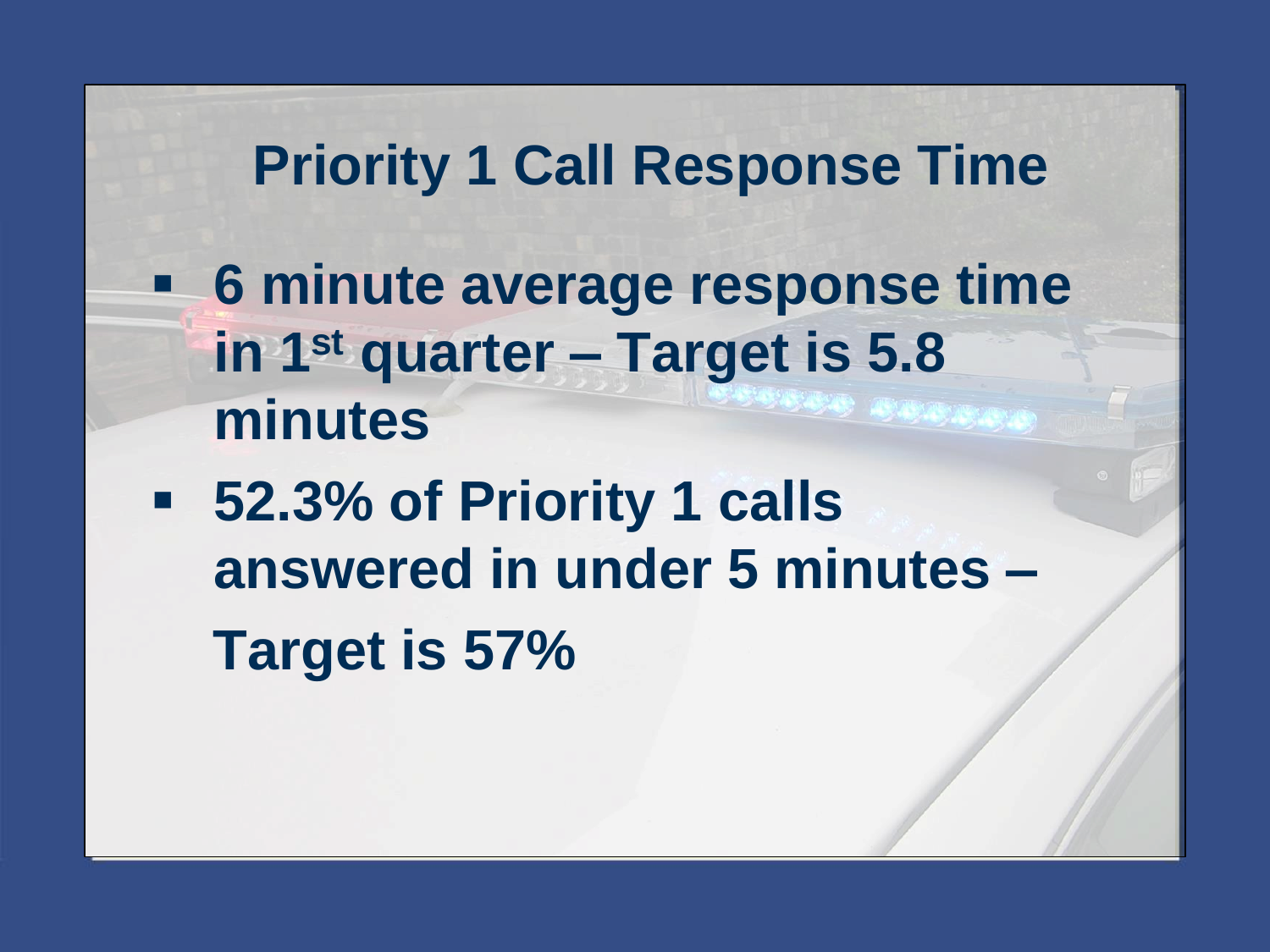# **Staffing Levels**

 **Sworn – Fully Staffed**

 **Non-Sworn – 95 percent (115/121)**